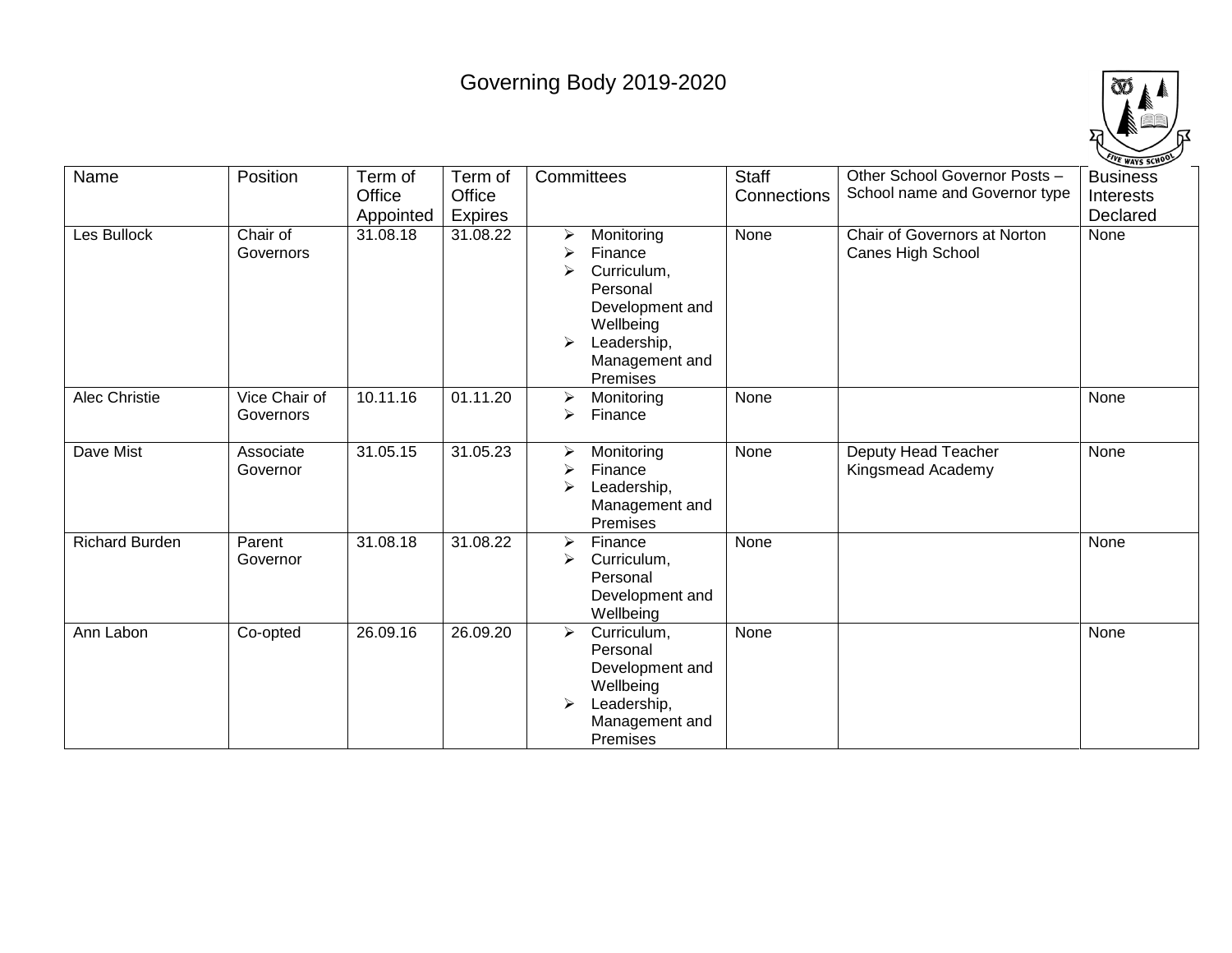| <b>Mark Birch</b>    | Co-opted                                        | 31.05.19 | 31.05.23 | $\blacktriangleright$<br>$\blacktriangleright$                                                   | Curriculum,<br>Personal<br>Development and<br>Wellbeing<br>Leadership,<br>Management and<br>Premises                          | Yes, wife is a<br>Teaching<br>Assistant | <b>None</b> |
|----------------------|-------------------------------------------------|----------|----------|--------------------------------------------------------------------------------------------------|-------------------------------------------------------------------------------------------------------------------------------|-----------------------------------------|-------------|
| Hannah Holland       | Parent<br>Governor                              | 24.10.19 | 24.10.23 | $\blacktriangleright$                                                                            | tbc                                                                                                                           |                                         |             |
| Amy Rowsell          | Parent<br>Governor                              | 24.10.19 | 24.10.23 | $\blacktriangleright$                                                                            | tbc                                                                                                                           |                                         |             |
| Sarah Tandy          | <b>Staff Governor</b>                           | 31.10.19 | 31.10.22 | $\blacktriangleright$                                                                            | Curriculum,<br>Personal<br>Development and<br>Wellbeing                                                                       |                                         | None        |
| <b>Wendy Russell</b> | <b>Staff Governor</b><br>/ Co-Opted<br>Governor | 31.05.19 | 31.05.23 | $\blacktriangleright$<br>$\blacktriangleright$                                                   | Finance<br>Leadership,<br>Management and<br>Premises                                                                          |                                         | None        |
| Rachel Mander        | Headteacher                                     |          |          | ➤<br>$\blacktriangleright$<br>$\blacktriangleright$<br>$\blacktriangleright$                     | Monitoring<br>Finance<br>Curriculum,<br>Personal<br>Development and<br>Wellbeing<br>Leadership,<br>Management and<br>Premises |                                         | None        |
| Sue Fuller           | Deputy<br>Headteacher                           |          |          | $\blacktriangleright$<br>$\blacktriangleright$<br>$\blacktriangleright$<br>$\blacktriangleright$ | Monitoring<br>Finance<br>Curriculum,<br>Personal<br>Development and<br>Wellbeing<br>Leadership,<br>Management and<br>Premises |                                         | None        |
| Jo Jones             | Assistant<br>Headteacher                        |          |          | ➤<br>➤                                                                                           | Monitoring<br>Finance                                                                                                         |                                         | None        |